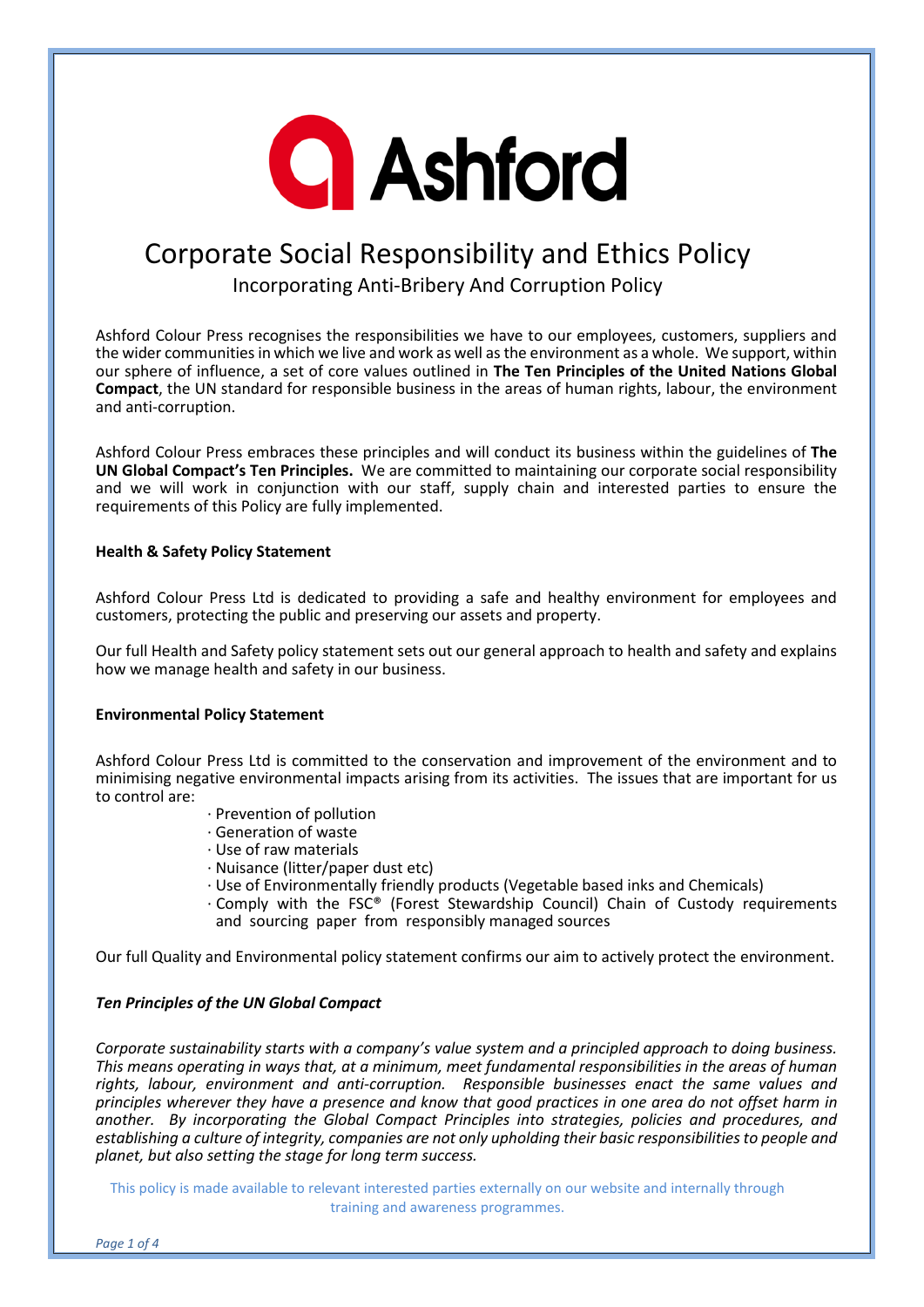*The UN's Global compact's Ten Principles are derived from the Universal Declaration of Human Rights, The international Labour Organisations Declaration on Fundamental Principles and Rights at Work, the Rio Declaration on Environment and Development, and the United Nations Convention Against Corruption.*

#### *Human Rights*

*Principle 1 - Businesses should support and respect the protection of internationally proclaimed human rights.*

*Principle 2 - make sure that they are not complicit in human rights abuses.*

#### *Labour*

*Principle 3 – Businesses should uphold the freedom of association and the effective recognition of the right to collective bargaining.*

*Principle 4 – the elimination of all forms of forced and compulsory labour.*

*Principle 5 – the effective abolition of child labour.*

*Principle 6 – the elimination of discrimination in respect of employment and occupation.*

*Environment*

*Principle 7 - business should support a precautionary approach to environmental challenges*

*Principle 8 - undertake initiatives to promote greater environmental responsibility and* 

*Principle 9 - encourage the development and diffusion of environmentally friendly technologies*

*Anti-Corruption*

*Principle 10 – Businesses should work against corruption in all its forms, including extortion and bribery.*

One of our core values is to uphold responsible and fair business practices. We are committed to promoting and maintaining the highest level of ethical standards in relation to all of our business activities. Our reputation for maintaining lawful business practices is of paramount importance and this Policy is designed to preserve these values. In addition to adopting the 10 principles Ashford Colour Press Ltd are also committed to the Ethical Trading Initiative (ETI) Base Code:

#### *ETI Base Code*

- o *Employment is freely chosen*
- o *Freedom of association and the right to collective bargaining are respected*
- o *Work conditions are safe and hygienic*
- o *Child labour shall not be used*
- o *Living wages are paid*
- o *Working hours are not excessive*
- o *No discrimination is practiced*
- o *Regular employment is provided*
- o *No harsh or inhumane treatment is allowed*

This policy is made available to relevant interested parties externally on our website and internally through training and awareness programmes.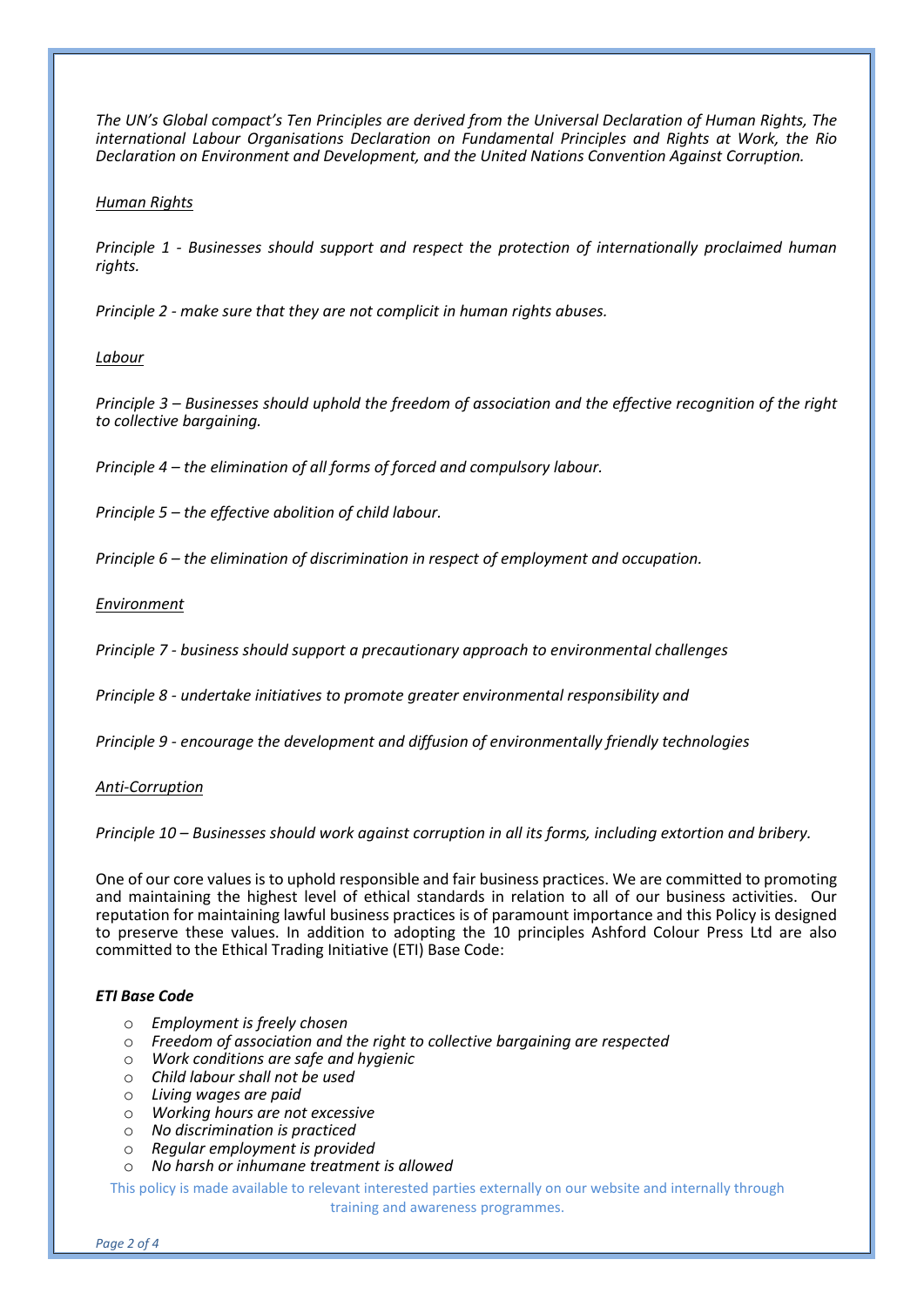# **Anti-Bribery And Corruption Policy**

Ashford Colour Press Ltd has a zero tolerance policy towards bribery and corruption and is committed to acting fairly and with integrity in all of its business dealings and relationships and implementing and enforcing effective systems to counter bribery.

The company will seek to comply with all international, national, and local legislation affecting its operations. It will strive to follow the best practice in corporate governance. It will meet its tax obligations. It will not make any financial contributions or offer support to any political party.

This document sets out the Company Policy in relation to anti-bribery and corruption matters. Compliance with this policy is regarded as part of contracts of employment. Failure of employees to follow the rules set out in this document may result in disciplinary action being taken which could result in dismissal.

*Bribery* is the offer or receipt of any gift, loan, payment, reward or other advantage to or from any person as an encouragement to do something which is dishonest, illegal or a breach of trust, in the conduct of our business.

*Corruption* is the misuse of entrusted power for private gain.

To place this in context, engaging in activities which are contrary to UK anti-bribery and corruption legislation, means individuals could face up to 10 years in prison and/or an unlimited fine, and our Company could also be liable to an unlimited fine and Government sanction.

This policy document is not regarded as exhaustive, but does give specific examples of situations and sets out the rules and procedures and which should be followed. Ashford Colour Press Directors seek to ensure all staff understand that any fraudulent business practice is unacceptable and that any employee found to be involved in any kind of corrupt practice is likely to be immediately dismissed and may well have committed a criminal act which could lead to prosecution

If you are at any time uncertain as to whether your actions will comply with this policy, you must seek guidance from a Director.

## **You should at all times act in accordance with the following provisions:-**

- Behave honestly, responsibly and with integrity be trustworthy and set a good example;
- Safeguard and uphold the Ashford Colour Press core values by operating in an ethical, professional and lawful manner at all times.
- Use Company resources in the best interests of the Ashford Colour Press and do not misuse those resources;
- Make a clear distinction between the interests of the Ashford Colour Press and your private interests to avoid any conflict of interest, and if such conflict does arise you should report it to a Director immediately;
- Ensure that any community support, sponsorship and charitable donations do not constitute bribery, and if in doubt you should consult a Director
- Confidentially report all incidents, risks and issues which are contrary to this policy document to a Director
- Raise any issues regarding anti-bribery and corruption laws and Company policies. Queries will be dealt with anonymously and a written response will be issued;
- Do not offer or accept bribes.
- Do not, without express prior written approval from a Director, offer or accept any gifts or hospitality to or from customers, contractors, suppliers, other third parties, or public officials.

This policy is made available to relevant interested parties externally on our website and internally through training and awareness programmes.